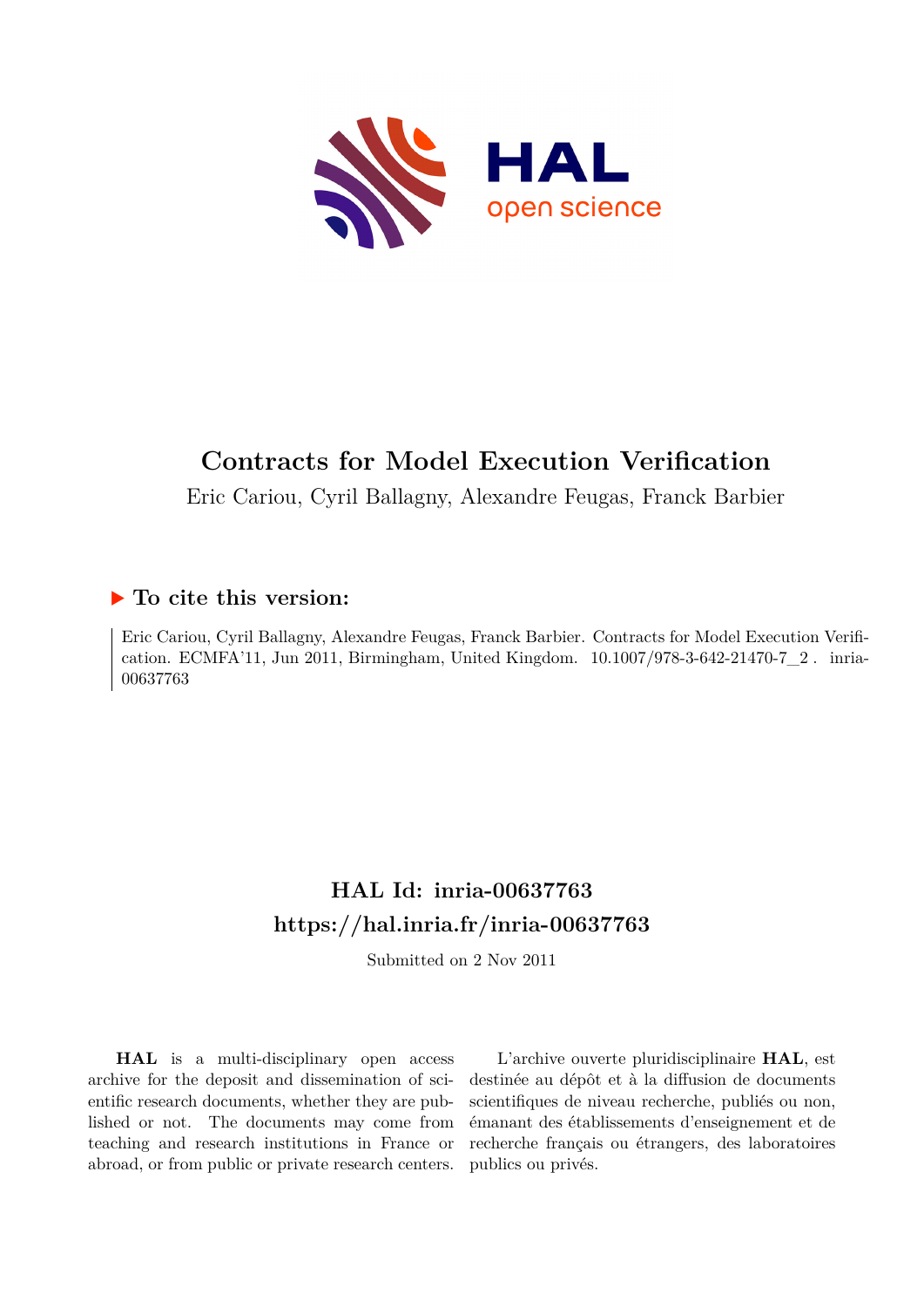# Contracts for Model Execution Verification

Eric Cariou<sup>1</sup>, Cyril Ballagny<sup>2</sup>, Alexandre Feugas<sup>3</sup>, and Franck Barbier<sup>1</sup>

<sup>1</sup> University of Pau / Liuppa, B.P. 1155, 64013 Pau Cedex, France {Eric.Cariou, Franck.Barbier}@univ-pau.fr

<sup>2</sup> SOFTEAM, Objecteering Software, 8 Parc Ariane, 78284 Guyancourt Cedex, France Cyril.Ballagny@softeam.fr

<sup>3</sup> INRIA Lille-Nord Europe / LIFL CNRS UMR 8022 / University of Lille 1 Cité scientifique, Bât. M3, 59655 Villeneuve d'Ascq Cedex, France Alexandre.Feugas@inria.fr

Abstract. One of the main goals of model-driven engineering is the manipulation of models as exclusive software artifacts. Model execution is in particular a means to substitute models for code. We focus in this paper on verifying model executions. We use a contract-based approach to specify an execution semantics for a meta-model. We show that an execution semantics is a seamless extension of a rigorous meta-model specification and is composed of complementary levels, from static element definition to dynamic elements, execution specifications as well. We use model transformation contracts for controlling the dynamic consistent evolution of a model during its execution. As an illustration, we apply our approach to UML state machines using OCL as the contract expression language.

Keywords: design by contract, runtime verification, model execution, model-driven engineering, UML state machines, OCL

#### 1 Introduction

One of the main goals of Model-Driven Engineering (MDE) is to cope with models as final software artifacts. This can be performed by directly executing the model itself; the model is thus the "code" that is executed. Being able to execute a model is a key challenge for MDE. It also requires to ensuring that the execution has been performed correctly, by applying verification or validation techniques. In this paper, we focus on the verification of model execution.

Programming and design by contract have shown their interest in verifying the execution of software systems [2,12,13]. Contracts ensure a sufficient confidence on the software system through a lightweight verification approach at runtime. We propose to apply design by contract principles to the context of model execution. We aim at ensuring that a model execution, realized by any tool or engine, is correct with respect to the defined semantics. The first step to execute a model is thus to define its execution semantics, in a specification and verification purpose. This requires the definition of a rigorous meta-model including the specification of the state of the model during its execution. A given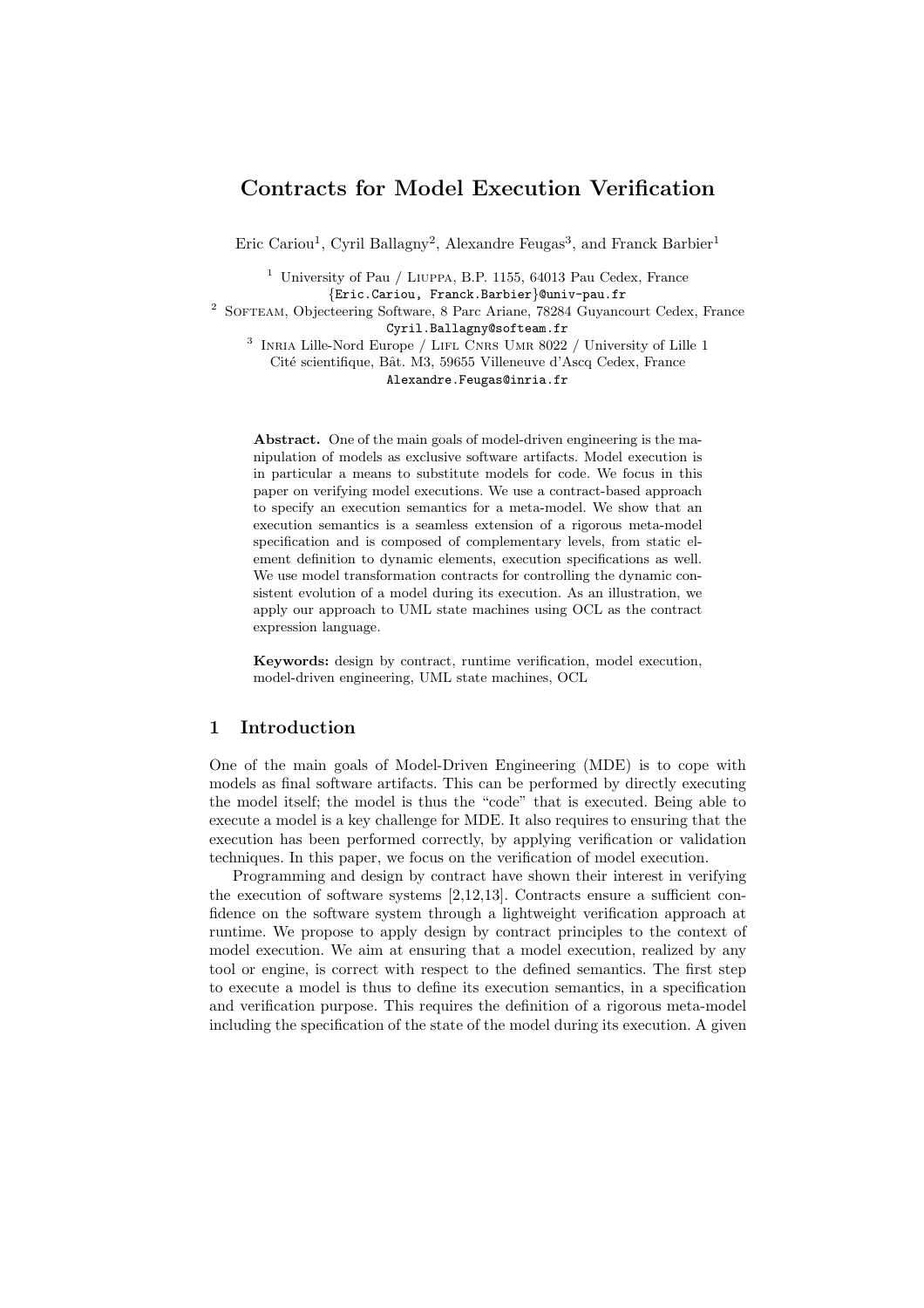execution engine can then execute a model by defining its new state at each execution step. If considering that each modification of the model state is a model transformation, a model execution can be seen as a serie of endogenous model transformations. Accordingly, we can use model transformation techniques for verifying model execution, namely model transformation contracts [5].

The rest of the paper is organized as follows. Section 2 defines the requirements on meta-models for being able to execute a model and how contracts can be applied to define an execution semantics and verify a model execution. Section 3 describes the execution of UML state machines, including the required extension of the UML meta-model [16] and the associated execution engine. Section 4 defines an execution contract example, showing the feasibility of our approach. Then, before concluding, we review related works.

### 2 Verifying Model Execution through Contracts

In this section, we first recall the concept of contract and its application to model transformations. We next explain how a model execution can be seen as a suite of model transformations. Then we discuss the kinds of semantics we need for being able to specify the execution of a model and show that contracts – and model transformation contracts – can be used in this context.

#### 2.1 Contracts and Model Transformation Contracts

Programming and design by contract [2,12,13] consist in specifying what a software component, a program or a model does, in order to know how to properly use it. Design by contract also allows at runtime the assessment of what has been computed with respect to the expressed contracts. A contract is composed of two kinds of constraints:

- Invariants that have to be respected by software elements;
- Specification of operations on the software elements through pre and postconditions. A pre-condition defines the state of a system to be respected before its associated operation can be called in a safe mode. Post-conditions establish the state of a system to respect after calls. If a pre-condition is violated, post-conditions are not ensured and the system can be in an abnormal state.

In the MDE context, a meta-model is a structural diagram defining the kinds of model elements and their relations. But this structural view is rarely sufficient for expressing all relations among elements, we need to complement it with well-formedness rules. They are additional constraints expressed in a dedicated language, such as OCL (Object Constraint Language [15]). Contract invariants can be typically this kind of rules, and operations are any kind of model manipulation and modification, such as model transformations.

In [5], an approach for specifying contracts on model transformation operations using OCL has been proposed. These contracts describe expected model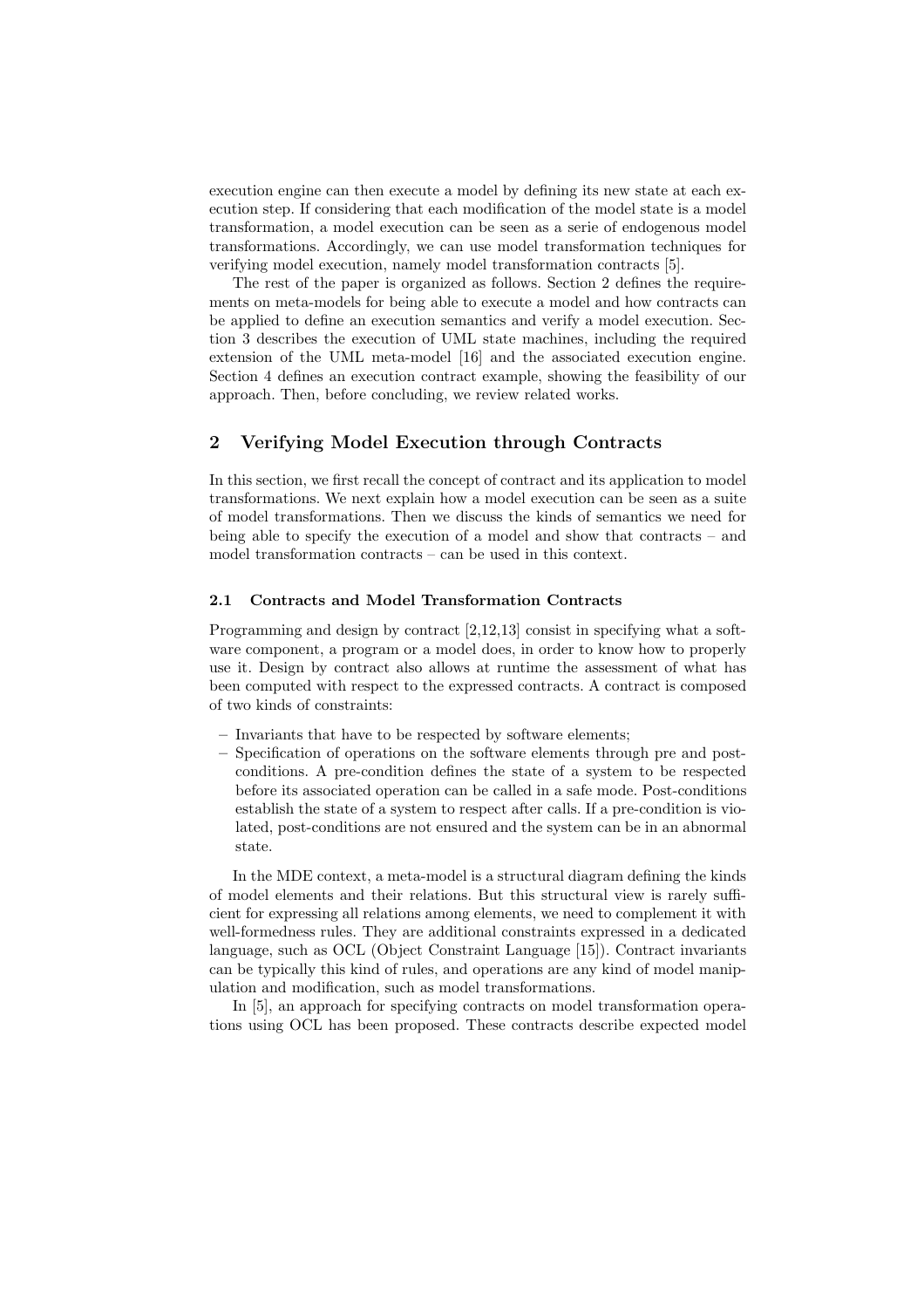transformation behaviors. Formally, constraints on the state of a model before the transformation (source model) are offered. Similar constraints on the state of the model after the transformation (target model) are offered as well. Postconditions guarantee that a target model is a valid result of a transformation with respect to a source model. Pre-conditions ensure that a source model can effectively be transformed. A couple of pre and post-conditions for specifying a transformation can also be organized via three distinct sets of constraints:

- Constraints on the source model: constraints to be respected by a model to be able to be transformed;
- Constraints on the target model: general constraints (independently of the source model) to be respected by a model for being a valid result of the transformation;
- Constraints on element evolution: constraints to be respected on the evolution of elements between the source and the target models, in order to ensure that the target model is the correct transformation result according to the source model content.



#### 2.2 Model Execution as Model Transformations

Fig. 1. Model execution example: a UML state machine of a microwave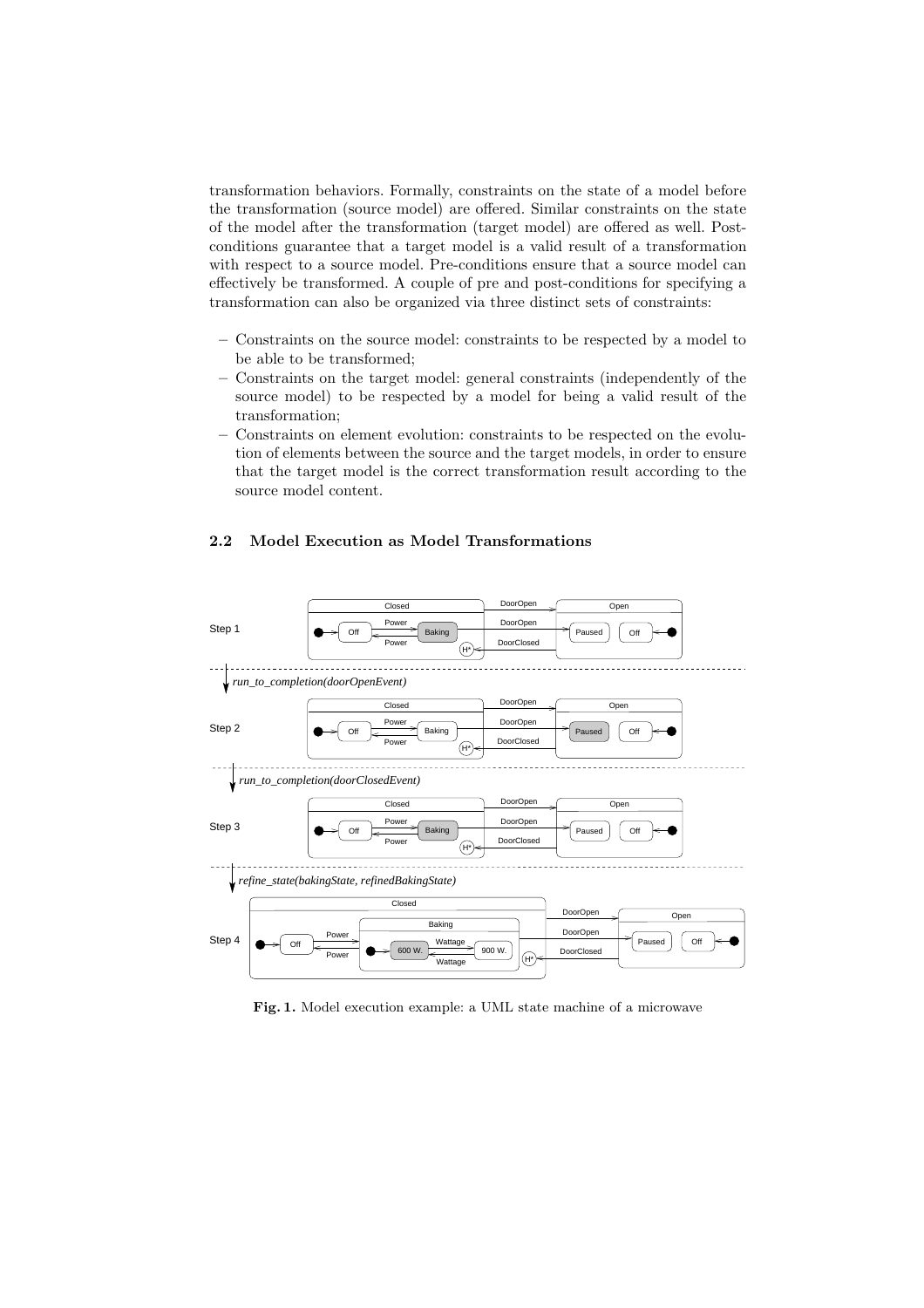Figure 1 shows an execution example of a UML state machine specifying the behavior of a microwave. The microwave can be in two main states depending on the state of the door: open or closed. When the door is closed, the power button allows a cycle from baking to putting the microwave off. When opening the door, if the microwave was baking, it gets in a pause mode. Otherwise, it gets in off mode. Closing the door leads to come back in the previous mode when the door was closed, either baking or being off (this is specified thanks to the history state of the state Closed). The state machine is represented in conformity with the common graphical syntax of UML state machines, except coloring leaf active states in grey. Indeed, we must know at a given time which states of the machine are currently active<sup>4</sup>. Then, active states fully belong to the model specification.

The figure shows several steps of the model execution. At the first step, the microwave is in baking mode with the door closed. Then, the user opens the door – the event DoorOpen is generated – and the microwave gets in the pause mode (step 2). When the user closes the door, this activates back the baking state (step 3). The last step of the example shows a particular execution step of the model: the state machine refinement. The single baking state is replaced by a composite state defining several power positions. This refinement is made during the execution of the model, at runtime. This kind of structural modification is typically what can be done for supporting adaptation at runtime [1].

As seen in the figure, each model execution step is associated with an operation: run to completion(Event) or refine state(State, State). Indeed, the easiest way to specify a semantics for an execution is to link it to operations associated with meta-model elements. This allows the discretization and the reification of the execution process. Concretely, these operations are either explicitly defined on meta-elements or only implicit to be used for supporting the semantics at runtime. Here, the StateMachine UML meta-element can own these operations.

Each call of such an operation makes the model evolve by realizing an execution step. In other words, the model is transformed at each execution step. In the example, either the active states are changing (run to completion) or the structure of the state machine is dynamically modified (refine\_state). Even if changing the active states modifies only marginally the model, it is a model transformation. As a result, an execution of a model can be considered as a suite of model transformations associated with the execution operations. These transformations are endogenous because all models conform to the same meta-model during the execution.

#### 2.3 An Approach for Verifying Model Execution

Requirements on Meta-models for Executing Models. As already stated by previous works (such as [7,9,18]), a model execution requires that its meta-

<sup>4</sup> The UML meta-model does not include the specification of the current active states of a state machine. We have then extended it, as described in section 3.1.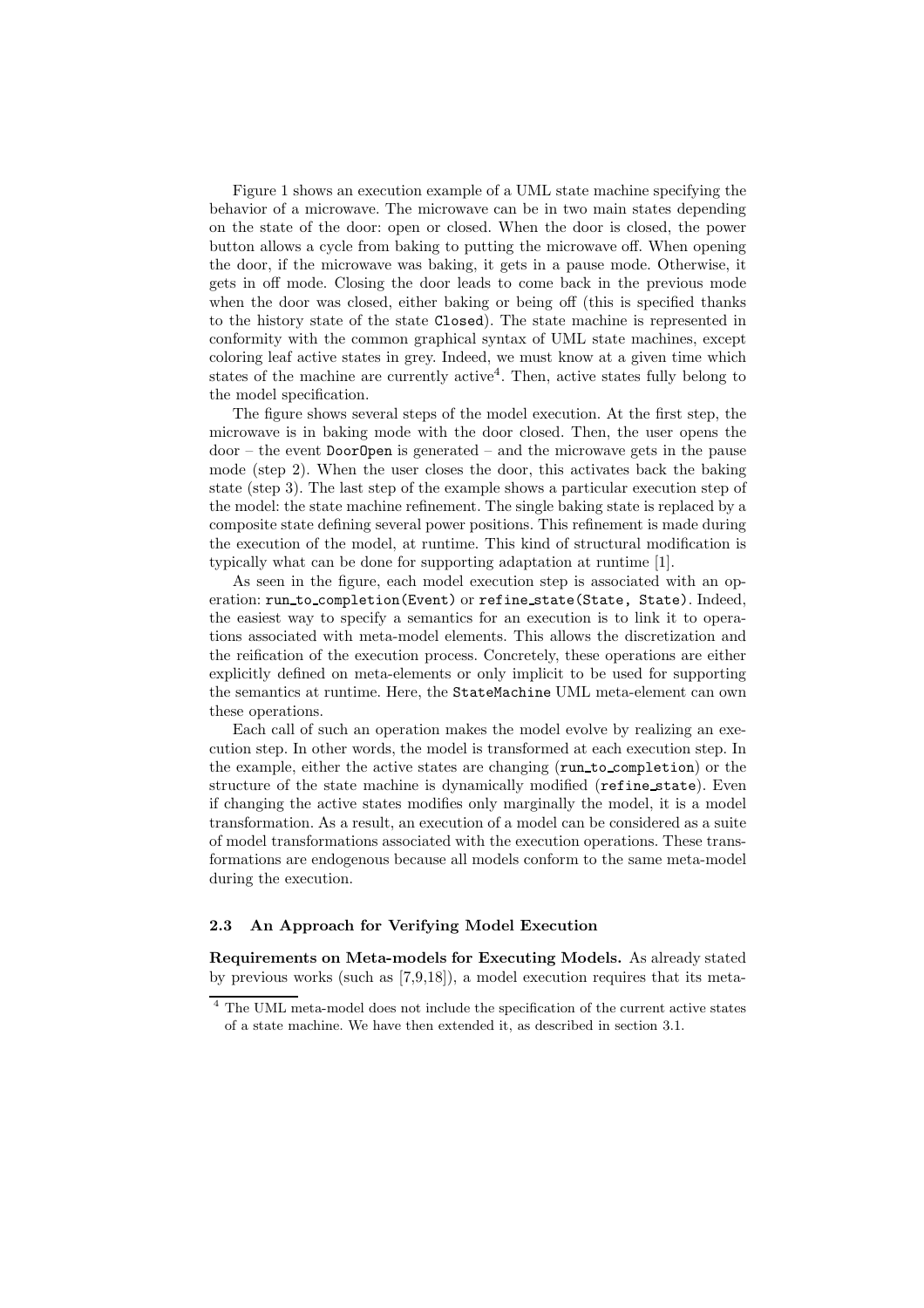model defines several kinds of element specification, such as dynamic ones. Here, we propose our own meta-model part classification for an execution specification.

For state machines, in addition to the specification of the states, we must know at a given time which of its states are the active ones. For a model execution, its meta-model must then contain two kinds of meta-elements:

- Static part: structural definition of the model elements defining the static view of a model. For a state machine, it defines the concepts of State, Transition, Event, ...
- Dynamic part: structural definition of the elements specifying the execution state of a model. For a state machine, it will notably define the concept of Active State.

Defining the structure of the elements is not enough for specifying all the constraints on these elements and their relationships: we need to add to the meta-model structure the "well-formedness rules". They are defined through a constraint language, such as OCL for instance. Well-formedness rules are defined for the static part but also for the dynamic part of the meta-model. For instance, for the static part of a state machine, one can specify that two different transitions associated with the same event and the same guard cannot be assigned to the same source state. For the dynamic part of a state machine, one can specify that two exclusive states can not be active at the same time (like Open and Closed on Figure 1).

The meta-model structure and its well-formedness rules are not sufficient for fully specifying an execution semantics, even when including a dynamic part. For instance, in the context of state machines, if an event occurs and if associated transitions exist on current active states, the processing of this event by the execution engine implies that these transitions will be triggered. This model evolution between execution steps must also be defined as a set of constraints or rules we are calling "well-evolution rules".

These well-evolution rules can, like the well-formedness rules, be defined on the static and the dynamic parts of the meta-model. For the dynamic part, they embody constraints on the model evolution during its execution, such as the event management policy specifying which states have to be activated according to an event occurence. For the static part, this implies that the model (its "static" elements) can be modified during the execution. On a state machine, states and transitions can change during the execution (such as on Figure 1, step 4). This is what can be typically done in an adaptation context. The well-evolution rules then define the constraints of this adaptation, i.e., its semantics.

Classification of Semantic Levels. Several complementary levels of semantics must be introduced in relation with the above discussion:

– Structural meta-model: definition of the static meta-elements and their relationships (the static part with the associated well-formedness rules). This structural meta-model is the common result of a meta-model definition when no model execution aspect is taken into account.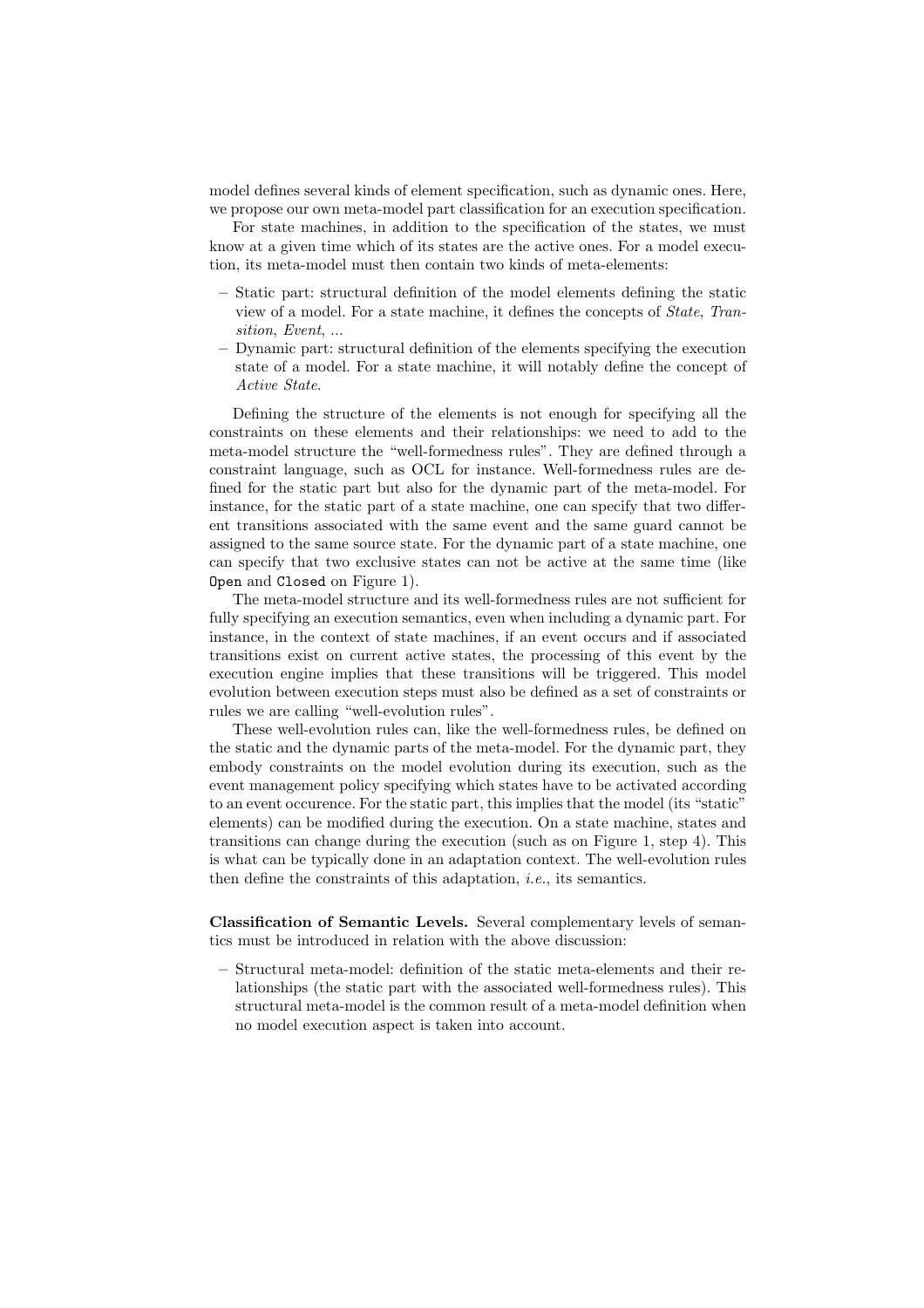- $-$  Executable meta-model<sup>5</sup>: addition to the structural meta-model of elements allowing the execution of a model (the dynamic part with the associated well-formedness rules).
- $-$  Execution semantics<sup>6</sup>: addition to the executable meta-model of semantics of element evolution (the well-evolution rules added to the static and dynamic parts).

Figure 2 summarizes the semantics levels. We differentiate the executable meta-model from the full definition of the execution semantics. Indeed, the executable meta-model is usually unique because one single kind of representation of the model state during its execution is sufficient. However, it makes sense to define different semantics of model evolution for a same meta-model. This allows the definition of execution semantics variation points [8,10].



Fig. 2. Semantics levels for a meta-model

Execution Semantics as Contracts. An execution semantics can be directly expressed as a contract: a set of invariants and operation specifications through couples of pre and post-conditions. The invariants are the well-formedness rules of the executable meta-model and the specification of execution operations contains the required well-evolution rules.

An important point to notice is about defining the execution semantics of a meta-model through contracts. In our approach, this definition is done in a "seamlessly way". In other words, we use the same "technological space" to

<sup>5</sup> We use the term of "executable meta-model" as a shortcut for expressing that models conforming to this meta-model are executable, but the meta-model itself is not directly executable.

 $6$  To avoid any ambiguity: execution semantics is to be considered here as constraints to be respected during the model evolution and not as how the execution is carried out. We are not defining an operational semantics.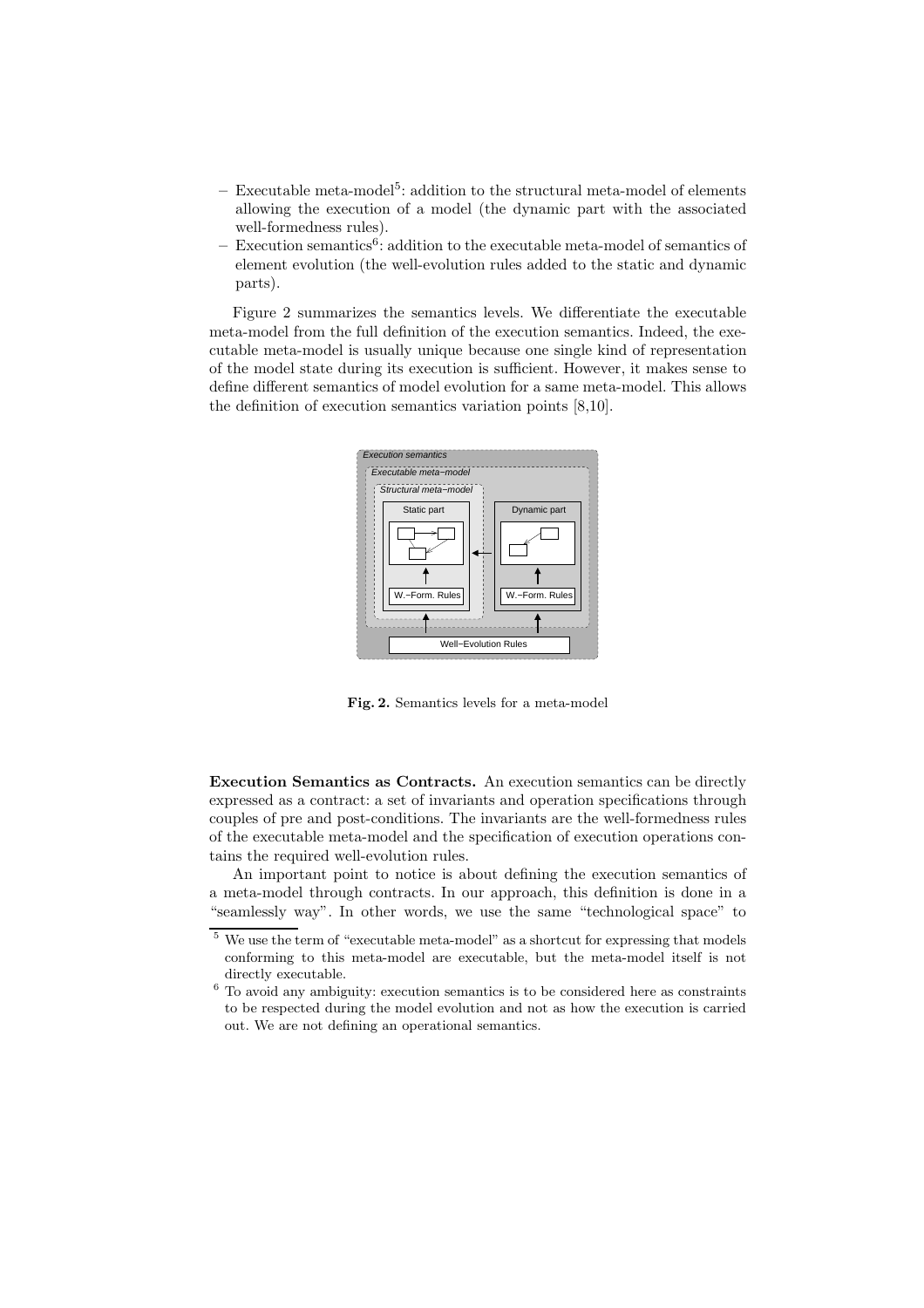maintain in one and only one meta-model, structural aspects and the way they may be subject to a well-established evolution: the execution semantics. As an illustration, let us consider for instance the definition of a DSL (Domain Specific Language) using the EMF framework<sup>7</sup> and OCL. First, the Ecore meta-model and OCL constraints are used for specifying the structural part and its associated well-formedness rules. Next, making this meta-model executable leads to modifying the Ecore meta-model by adding new elements and their associated well-formedness rules by means of OCL. Finally, a concrete execution semantics for this meta-model supposes the introduction of the well-evolution rules. In this respect, we demonstrated in [5] that model transformations – here the model execution steps through associated operations – can be specified using standard OCL. So, during all these stages of execution semantics specification, one remains in the same "technological space" (Ecore and OCL) without requiring to use and know specification techniques of another technological space (Petri nets, temporal logic, graph transformations, ...) for defining some parts of the execution semantics. Moreover, these techniques are often formal and then harder to accept by the designers who define meta-models and DSLs.

Model Execution Engine Requirements. Intuitively, one can consider that managing a model execution and its contracts requires using an implementation platform offering both execution and verification capabilities (such as for the Eiffel language in a programming context [13]). This can be achieved by implementing the model execution engine with a platform, such as Kermeta<sup>8</sup>, that contains an action language for defining executable operations associated with meta-elements and a constraint language that enables to specify invariants on meta-elements and pre/post-conditions for their operations.

Our approach allows less restricting requirements. The main issue when evaluating the contract is checking pre and post-conditions. Indeed, this task is strongly linked to the execution of the operations. As explained in [5] and section 2.1, a couple of pre and post-conditions can be written under the form of three sets of invariants. Then, an execution contract consists only of invariants. Checking invariants on a model is made independently of the way the model is handled, *i.e.*, the way by which the model is executed. We then simply require to couple the execution engine with a constraint evaluator. Besides, it is possible to check the contract at any time when the models are available, not only at the execution time. So, the contract evaluation can become an independent task of the model execution whether the execution engine is capable to store models.

As an intermediate conclusion, we rely on lesser assumptions as possible about the model execution engine or the virtual machine interpreting the model. The imposed basic requirements are the fact that the engine supports the operations characterizing the key execution steps and is able to store and manage the current state of the model before and after each execution step.

Eclipse Modeling Framework: http://www.eclipse.org/emf/

<sup>8</sup> http://www.kermeta.org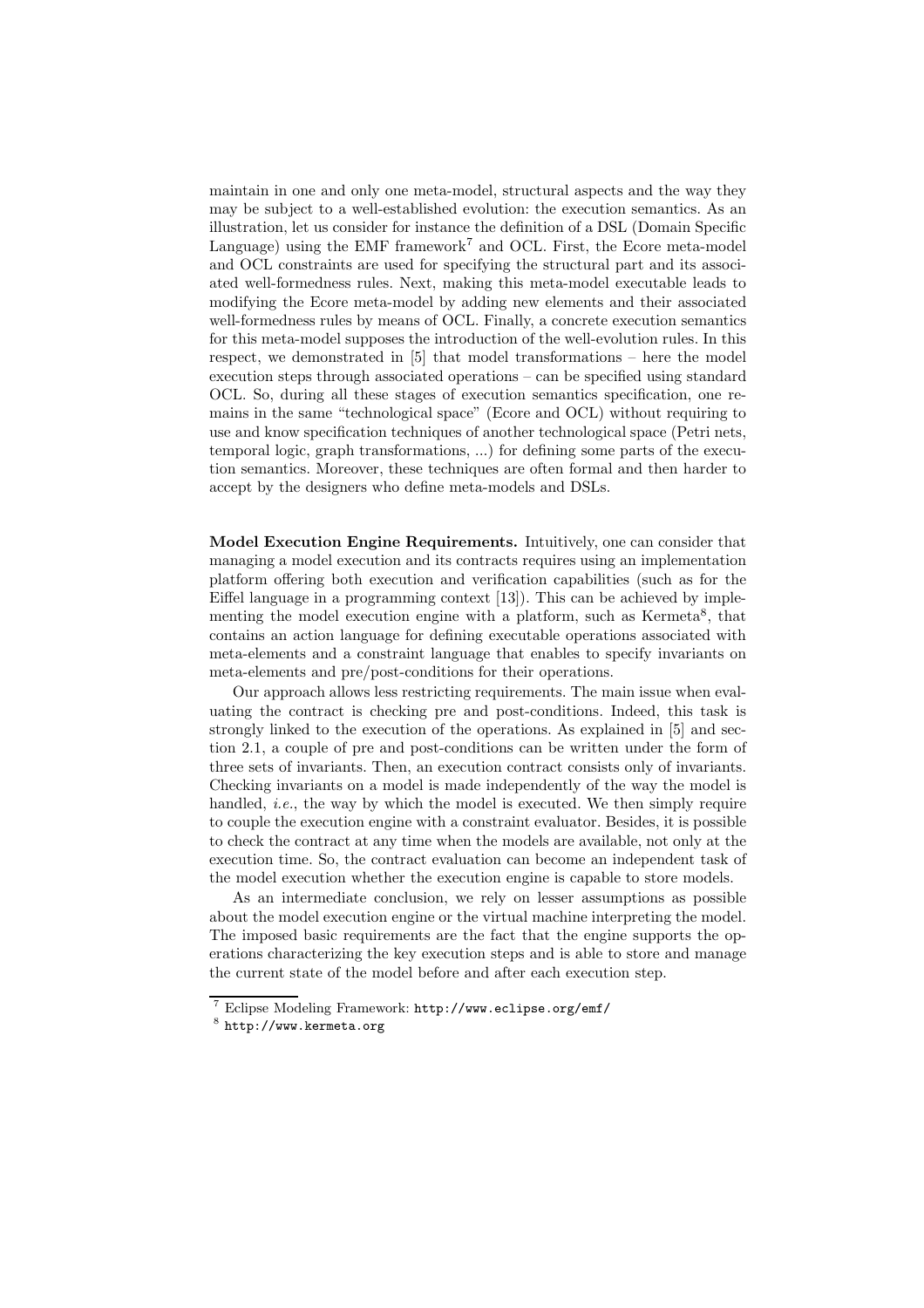Contract Evaluation and Usage. Depending on the model execution engine capabilities, there are two main contract checking times. The first one is during the model execution: if the execution engine is coupled with a contract evaluator (typically an OCL evaluator), at each required execution step, the contract can be checked. The second one is a posteriori: the execution engine stores the model state after each required execution step, building in this way an execution trace. Afterwards, the contract will be checked on models from this trace.

The completeness of the contract has an influence on the contract usage for ensuring confidence on the execution engine. As defined in [12], a complete contract is a contract that detects all possible errors on models.

Depending on the moment of the contract checking and its completeness, execution contracts can be used in several ways, such as:

- In a debugging mode: for each step, a complete contract is checked and allows the designer to detect programming errors through an adequate interaction with the execution engine.
- With a complete contract and generation of execution traces, contracts can be used for model-checking: they play the role of oracles. Several traces are built with a set of different entry models. They simulate environment interactions for covering, as much as possible, most of the test cases. Contracts must then be valid for all execution traces.
- Considering a non-complete contract and evaluation at runtime, it supports the management of some execution errors and adaptations to the context during the model execution. In this case, a non-complete contract is usually preferable to avoid performance overheads. Indeed, once the execution engine tested, complete contracts are no longer required at runtime because of the prior elimination of errors.

#### 3 Execution of UML State Machines

#### 3.1 Extension of the UML Meta-model

To be able to execute a UML state machine, the UML meta-model – more precisely its part defining state machines ([16], Superstructure, chapter 15) – must be enhanced to become an executable meta-model.

The static part of the UML meta-model (defining that a state machine owns regions which themselves own states which are connected with transitions, ...) has been kept without modification. As for the dynamic part, it globally aims at specifying state machine instances in execution. For this, UML object diagrams are reused and extended. Figure 3 represents this dynamic part and its relationships to existing meta-elements of the UML meta-model.

An object diagram enables to specify instances. The InstanceSpecification meta-element represents an instance when it is associated with a Classifier object, namely the Class meta-element. In addition, a class can own a state machine in order to model its behavior. In the UML meta-model, a state machine is a kind of classifier, thus an instance specification can be linked to this state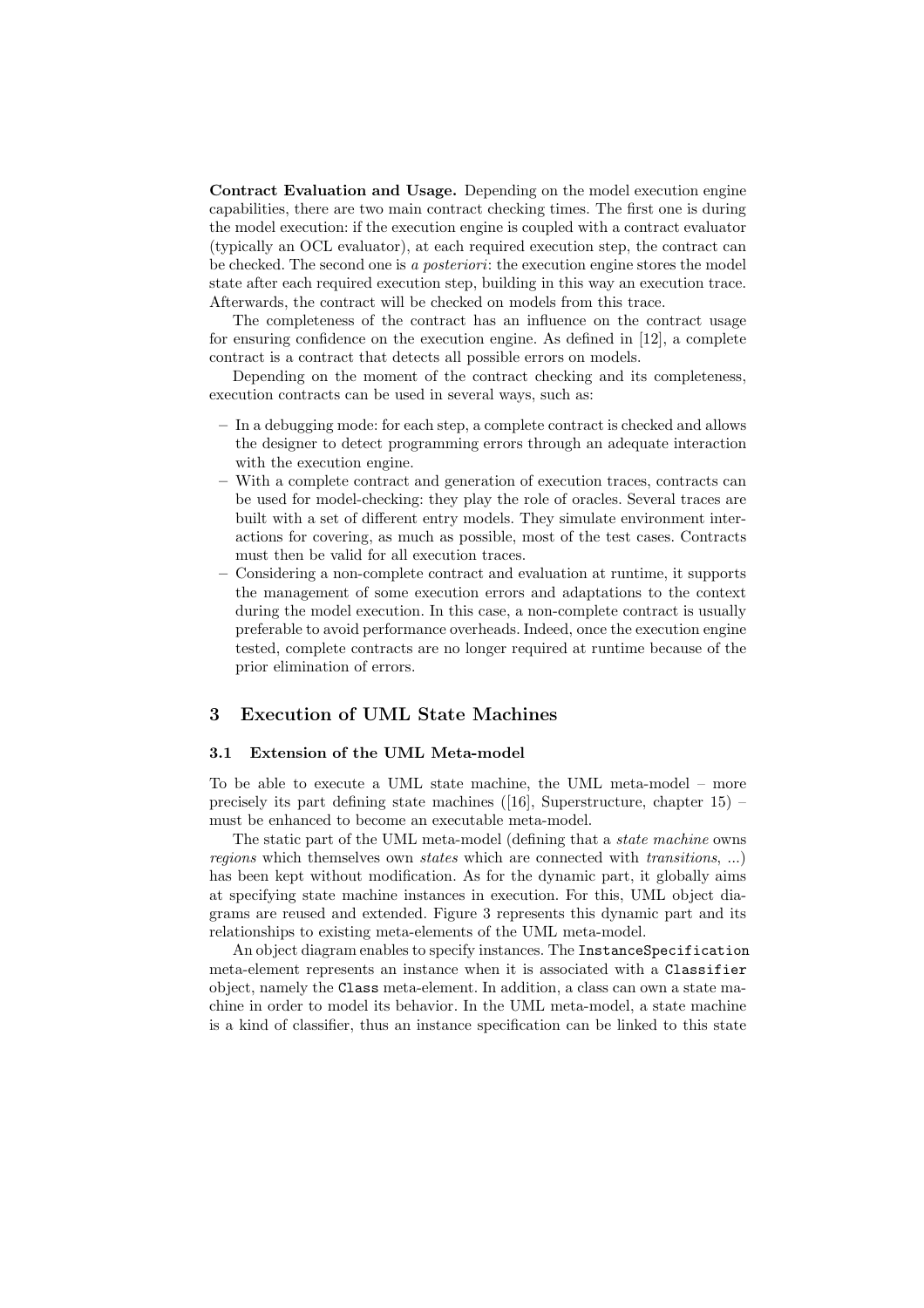

Fig. 3. UML meta-model extension for specifying state machine instances

machine. Nevertheless, while there are meta-elements to specify what values of attributes are for an object, there is no meta-element to specify what the current state, a state machine object is in.

To move forward, we specialize the InstanceSpecification meta-element to model an instance of a state machine. The association from this StateMachine-InstanceSpecification meta-element to StateMachine is a subset of the preexisting association from InstanceSpecification to Classifier. The current state of a state machine instance is characterized by an active state configuration, i.e., the hierarchy of states which are active in the state machine at a particular moment. To model this configuration, we have introduced the ActiveRegion and  $\texttt{ActiveState}$  meta-elements. If an active state is a submachine state (i.e., a state which is an alias to another state machine), a state machine instance can be referenced from this active state (association from ActiveState to State-MachineInstanceSpecification). If a region owns a history state (such as in the example of Figure 1), the last active state configuration can be store (association historyConfiguration from StateMachineInstanceSpecification to ActiveRegion). Furthermore, cardinalities of associations ensure that: 1) an active region only belongs to one state machine instance or to one active state; 2) an active region owns one and only one active state; 3) an active state is only active in one region. As an example, when the 600W leaf state is active in the microwave (cf. Figure 1, step 4), the active state configuration is the path from the state machine to this active state, including the active Closed state and the active Baking state.

Other well-formedness rules are required to complete the dynamic part definition. They ensure that: 1) the active regions and states of an instance belong to the state machine whose instance is described; 2) an active composite state  $(i.e., a state which owns regions) owns an active state for each one of its regions;$ 3) an active submachine state references a state machine instance which is the submachine of this active state; 4) a history configuration is only referenced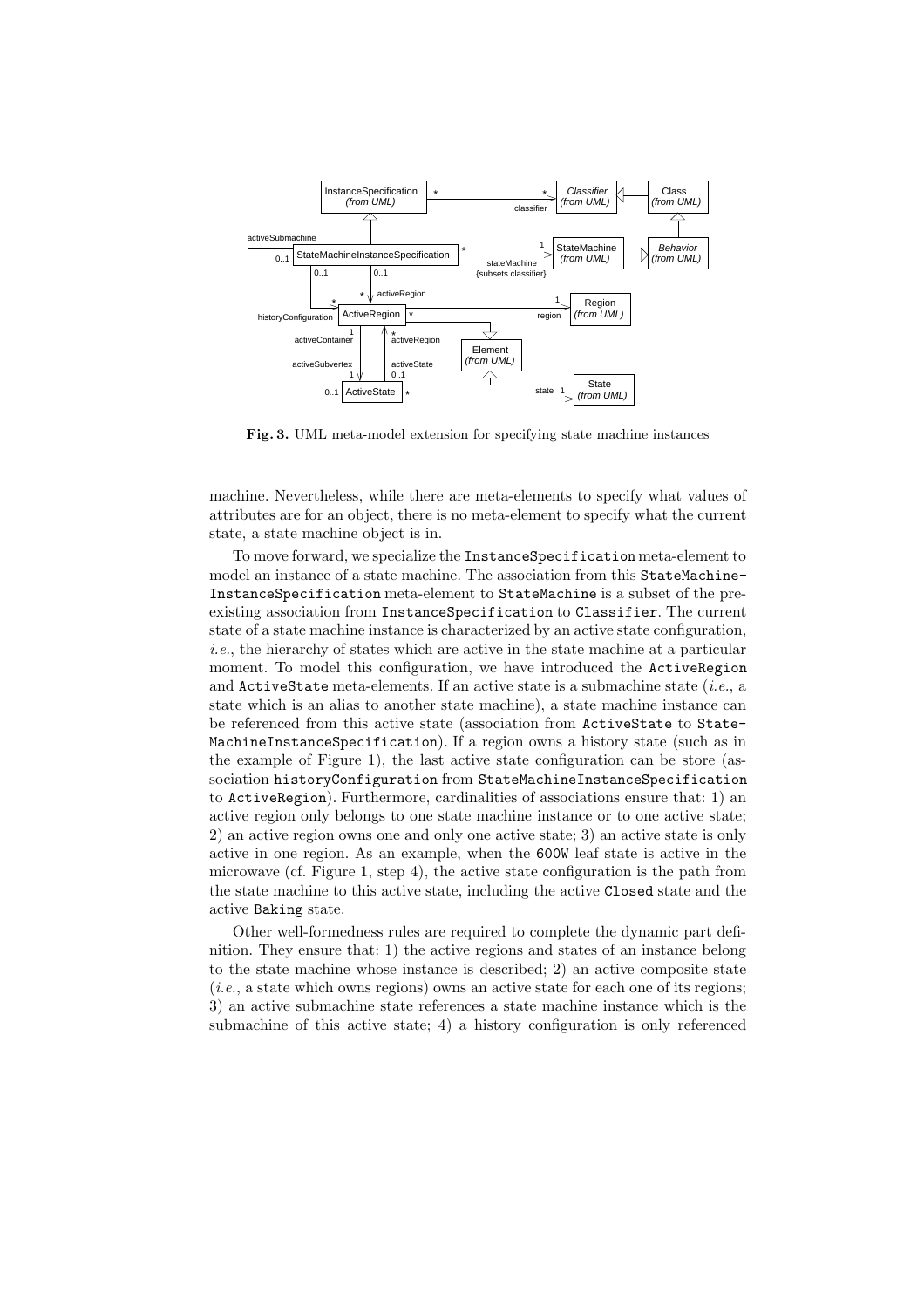when a history state exists. These rules are concretely defined as OCL invariants. For example, here is the invariant for the well-formedness rule concerning the activation of a composite state<sup>9</sup>:

| <b>context</b> ActiveState <b>inv</b> activeComposite:                                   |
|------------------------------------------------------------------------------------------|
| state.isComposite() implies (activeRegion -> size() = state.region -> size()             |
| and active Region $\geq$ for All( ar1, ar2   state region $\geq$ exists (ar1 region) and |
| $\arccos 1 \Rightarrow \arccos 2$ implies arl. region $\lt$ arl. region))                |

#### 3.2 MOCAS: a UML State Machine Execution Engine

We have implemented an engine, MOCAS<sup>10</sup>, for interpreting UML state machines. This engine is a Java library which relies on the Eclipse Modeling Framework implementation of UML. It supports all state machine features: transition guards, state invariants, submachine states, history states, change events, time events, signal events, call operation actions, ... The engine interprets state machine models conforming to the UML meta-model as enhanced in this paper.

MOCAS implements a "default" semantics for UML state machine execution. This supposes that some choices have been made for semantic variation points of the UML meta-model or when points have not been clearly specified in the UML documentation. However, MOCAS can be customized in order to realize different semantics. By relying on execution contracts, we are able to verify at runtime that an implementation respects the desired semantics.

Other execution engines could be used. We can for instance implement such an engine using fUML [17]. As stated in section 2.3, if these engines are able to store the executed model after each execution step or are associated with a constraint checker, our approach can be applied, independently of the way these engines are carrying out the execution and of their implementation technology.

#### 4 Execution Contracts on UML State Machines

Checking invariants is easier compared to checking operation specifications. We then focus in this section on the definition of a contract part for an execution operation. As an example, we describe the semantics of the run to completion operation for the execution of UML state machines. An operation specification can be classically defined through pre and post-conditions but, as explained in section 2.3, this restricts the usability of the contract. So, we present this operation specification under the form of three sets of invariants, to widen the possibility of evaluating and using contracts. To explain how to express an operation specification in this way, we first detail some technical points.

http://web.univ-pau.fr/%7Eecariou/contracts/

<sup>&</sup>lt;sup>9</sup> The complete technical material presented in this paper is available online:

<sup>10</sup> http://mocasengine.sourceforge.net/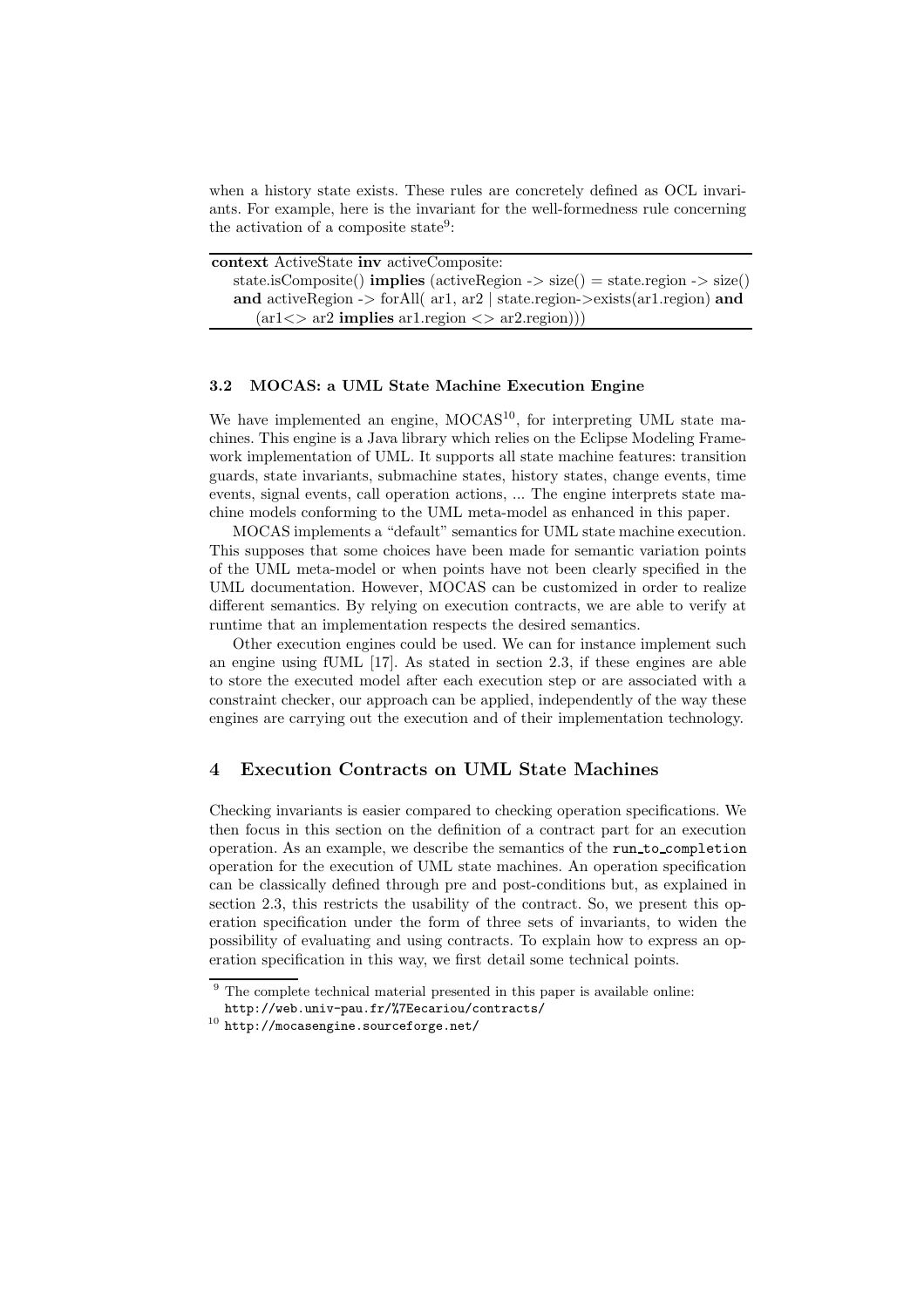#### 4.1 Automatic Meta-model Modification



Fig. 4. Automatic meta-model modification to support contract management and its application to the UML meta-model

As stated in [5], a problem remains when evaluating OCL constraints: they are expressed for a single context and, as a result, they relate to a single model. When evaluating constraints on element evolution, we both need to reference source and target model elements. The technical solution to this problem is to concatenate all elements of these two models into a global one. This concatenation is made possible by automatically modifying their meta-model.

The modification consists in adding elements to an existing meta-model for which a transformation contract has to be checked (see Figure 4). First, each existing meta-element is viewed as a specialization of ContractModelElement (for the UML meta-model, the meta-element Element simply becomes a specialization of ContractModelElement as each meta-element of the UML meta-model inherits directly or transitively from it). Then, each element of the source or the target model will be tagged, respectively, with the "source" or "target" string value through its inherited modelName attribute. Secondly, we need to know the characteristics of the operation associated with the contract: this is the role of ContractOperation referencing elements of the global model for specifying parameters (the return value of operations as well). Lastly, the ContractEvaluation element is in charge of the evaluation result of the contract for embedded models. We offer the possibility of stating this result element by element, showing when necessary if an element respects (Correct) or not (Error) its part of the contract.

To sum up, when expressing the contract part for execution operations, we rely on the modified meta-model version. The modification of the meta-model is carried out automatically thanks to a dedicated tool. This tool is able to make the modification for any Ecore meta-model (including the UML implementation and then our extended version for managing state machine execution). It also realizes the concatenation of a source and a target models into a global model conforming to the modified meta-model. If instead of OCL, we use a constraint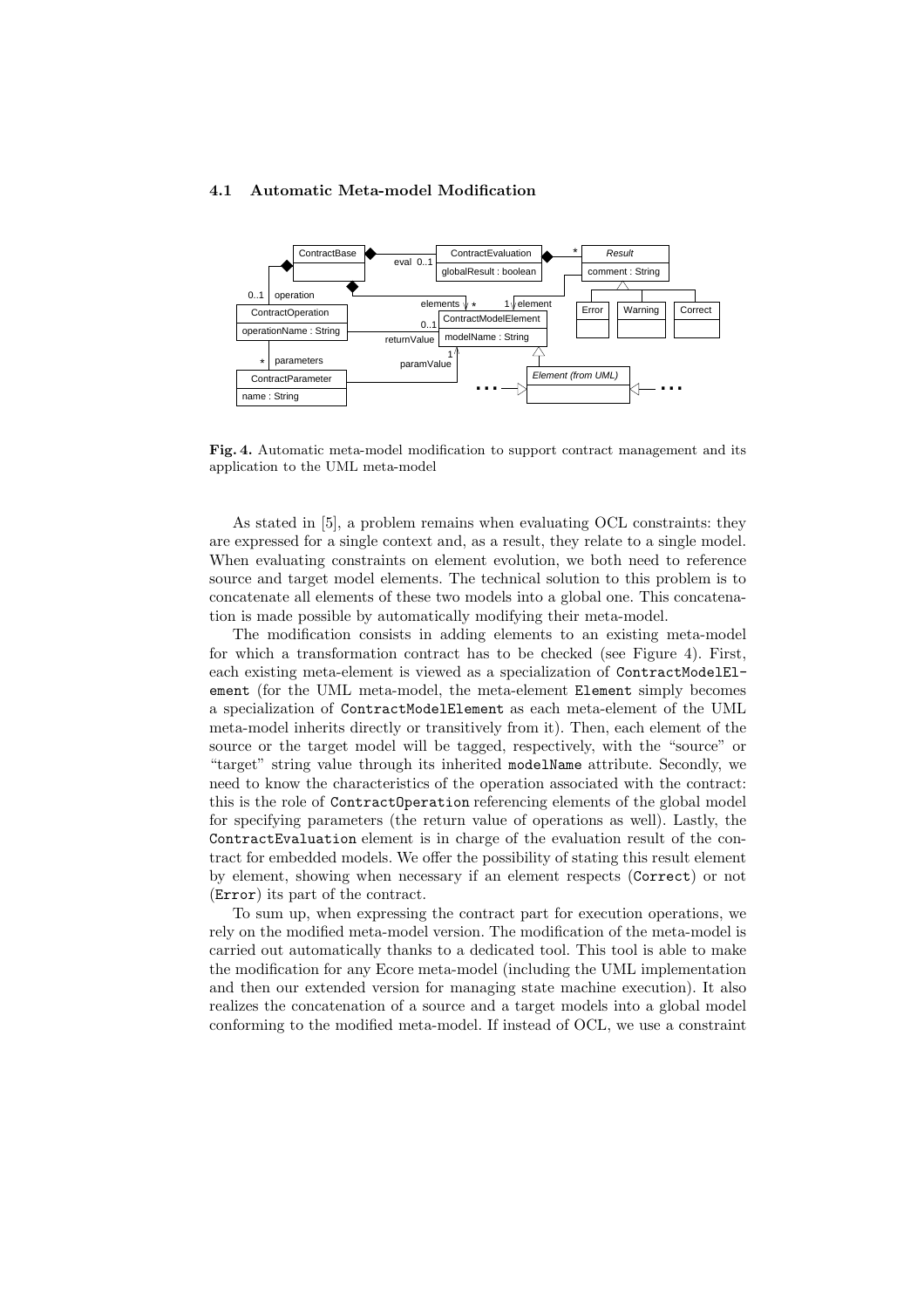language able to handle several models simultanely, all this will not be required. Nevertheless, it will be useful to rely on it also in this case because it helps in structuring the contracts as embedding in the same global model, the source and the target models, the description of the operation and the contract evaluation result. From a practical point of view, the contract is evaluated via an ATL<sup>11</sup> transformation. Indeed, ATL offers a full OCL implementation and can then easily be used to check OCL constraints [3].

#### 4.2 Specification of the run to completion Operation

| $\mathbf{1}$   | context StateMachineInstanceSpecification inv:                                                         |
|----------------|--------------------------------------------------------------------------------------------------------|
| $\overline{2}$ | $let$ evt : ContractParameter $=$                                                                      |
|                | $ContractParameter. all Instantes() \rightarrow any ( name = 'event') in$                              |
| 3              | $(self = self.getSMI('source') )$ implies                                                              |
|                | self.transitionValidity(self.getSMI('target'), evt.paramValue)                                         |
| 4              | <b>context</b> StateMachineInstanceSpecification <b>def</b> : getSMI(name: String):                    |
|                | $StateMachineInstanceSpecification =$                                                                  |
| 5              | $StateMachineInstanceSpecial instances() \rightarrow any(\; smi \;  $                                  |
|                | smi.modelName = name and smi.activeState -> isEmpty())                                                 |
|                |                                                                                                        |
| 6              | context StateMachineInstanceSpecification def: transitionValidity(                                     |
|                | smiTarget: StateMachineInstanceSpecification, event: Event): Boolean =                                 |
| 7              | let activeStatesForEvent : Set(ActiveState) = self.activeLeaves() -> select(s                          |
|                | s.state.hasTransitionForEvent(event)) in                                                               |
| 8              | <b>let</b> activeTransitions : Set(Transition) = activeStatesForEvent -> collect(s                     |
|                | s.state.getTransitionForEvent(event)) in                                                               |
| 9              | $activeTransitions$ -> for All( $t$   t.hasBeenPassedInTarget(smiTarget))                              |
|                |                                                                                                        |
|                | 10 context Transition def: hasBeenPassedInTarget (smiTarget:                                           |
|                | $StateMachineInstanceSpecialization): Boolean =$                                                       |
| 11             | let targetTransition : Transition = $\text{smTarget.getMapped Transition(self)}$ in                    |
| 12             | $let$ states = smiTarget.getActiveStates() -> collect (state) in                                       |
| 13             | states $\rightarrow$ exists (s   target Transition.target = s) and                                     |
| 14             | targetTransition.unactivateSourceState() implies                                                       |
|                | $\text{not}(\text{states} \rightarrow \text{exists} \ (\ s \   \ \text{target}$ Transition.source = s) |

Fig. 5. OCL invariant specifying the run to completion operation

Since there are no constraints to be respected for source and target models of the transformation corresponding to the run to completion operation, we only need to specify the element evolution between source and target models. The main goal is to ensure that the right transitions are triggered for active

<sup>11</sup> ATLAS Transformation Language: http://www.eclipse.org/m2m/atl/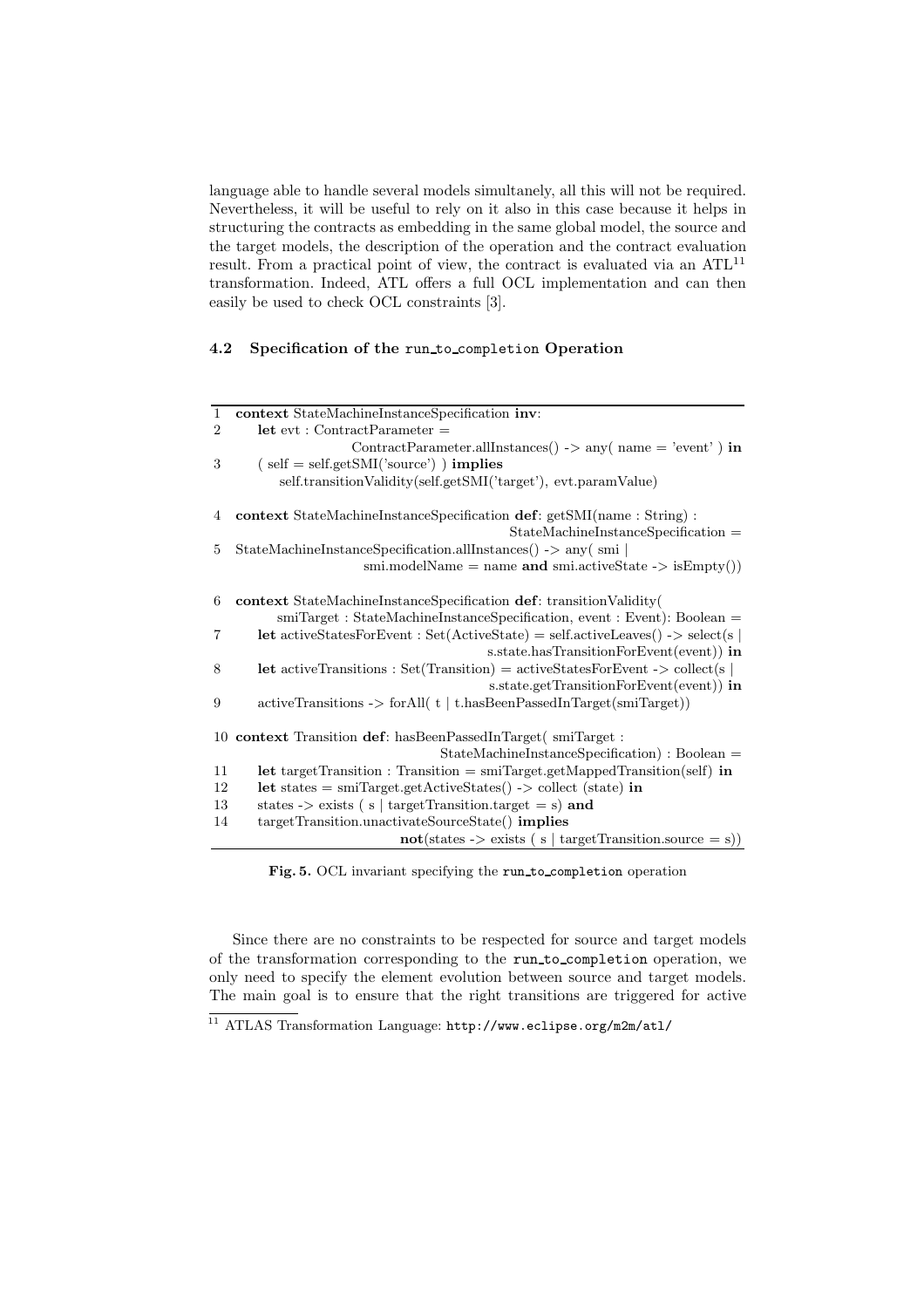states when the associated event occurs. Figure 5 shows an extract of this specification<sup>12</sup>. The following description is applied to the state machine execution example of Figure 1 for the processing of the "DoorOpen" event, making the microwave state machine passing from step 1 to step 2.

The invariant to be verified on the global model (concatenating the source and the target models; each one containing one main state machine instance) is specified at line 1. First, we retrieve the event associated with the operation through contract parameters (line 2). Then (line 3), if the current state machine instance is the source one (step 1 of Figure 1), it must be valid with respect to the target one (step 2 of Figure 1) and this event, based on the transitionValidity OCL operation evaluation (specified from lines 6 to 9). Retrieving a main state machine instance in the global model is realized thanks to the getSMI OCL operation, using the modelName attribute (lines 4 and 5).

To check a transition validity, on the source side, the set of transitions that have to be triggered is computed, based on current active states and the parameter event (lines 7 and 8). In our example, two transitions can be actually triggered for the "DoorOpen" event, starting from the two active states of the state machine (the leaf state Baking and its container state Closed): the "external" one from Closed to Open leading to the Off state of Open, or the "internal" one from Baking to Paused. The choice of the transition is an execution semantic variation point. It is concretely defined in the getTransitionForEvent OCL operation. Following the UML common semantics, it returns here the most internal transition. Finally, each required transition has to be passed towards the target state machine instance (line 9), through the validation of hasBeenPassedInTarget (specified from lines 10 to 14).

A transition is passed on the target side when there is an active state associated with the target state (Paused) of this transition (line 13) and when the source state (Baking) of this transition is not anymore active<sup>13</sup> (line 14) except in particular cases (such as when the source and target states of the transition are the same) checked by the unactivateSourceState OCL operation. For that, we need to point to the transition on target side that is equivalent (*i.e.*, with the same associated states and event) to the one on the source side (on which the hasBeenPassedInTarget OCL operation is called, that is the current OCL context). This is achieved by the mapping function getMappedTransition. As explained in [5], mapping functions are key construction of our contracts and can be automatically generated.

Finally, one may notice that the proposed contract is not a complete contract. Indeed, not all required verifications on the model evolution are processed. We need to check that the active states that do not correspond to eligible transitions are not modified. We also need to verify that the structural part of the model – its states and its transitions – are not modified. About this issue, this simply

<sup>12</sup> For simplifying, transition guards are not taken into account.

<sup>&</sup>lt;sup>13</sup> To be complete, the state Closed must also be active. It is not necessary to check this here because it is already specified through the well-formedness rules ensuring the coherency of active state hierarchy (see section 3.1).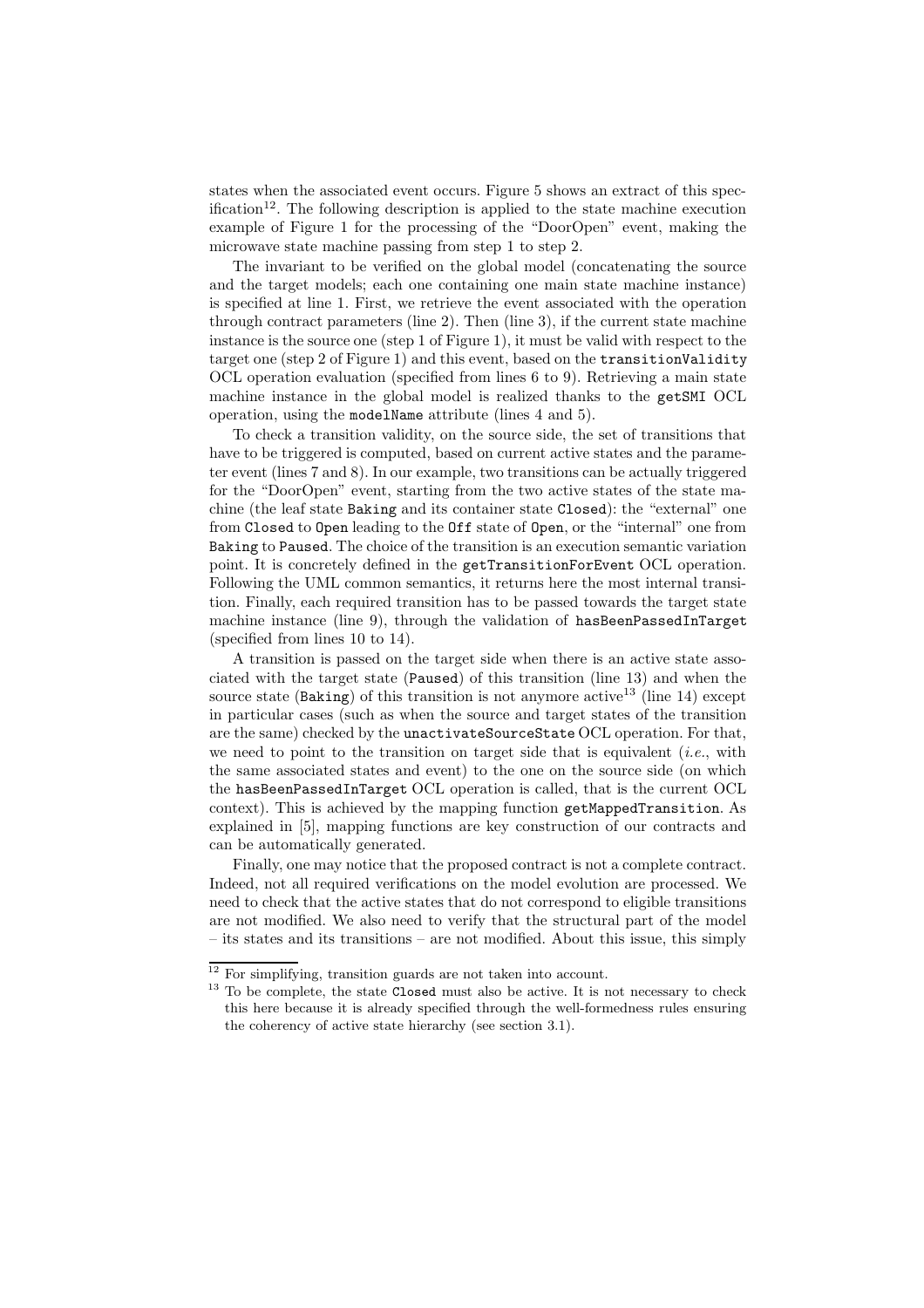leads to verifying that each element of the source side has an equivalent element on the target side, and vice-versa. As explained in [5], this is an unmodification contract and it can be fully and automatically generated by means of our tool. This feature greatly helps the writing of complete contracts.

# 5 Related Works

In the recent literature, as far as we know, there are no other design by contract (or related) approaches than ours for model execution verification at runtime, where models are considered in the context of MDE, that is UML, MOF or Ecorelike models. The closest work is [14] that proposes a global method for trusting model-driven components based on contracts, notably for expressing oracles in model checking techniques. It classifies contracts as entities constituted by basic and behavioral parts that can match this paper's semantic levels. [14] points out the problem of not having a standard for expressing contracts. Our approach can be an answer to this problem since we propose a structured and implementable approach for defining well-integrated contracts in executable models.

Even if the goal of [9,11] is the definition of an operational semantics for visual models (typically UML ones), it can be adapted to be used in a verification purpose. Its interests is to define model evolution during an execution through UML collaboration diagrams. The drawback is that UML collaborations are dedicated to UML and are rarely present under an equivalent form in other technological spaces. This approach is then hard to generalize within a single technological space. Moreover, collaboration diagrams are concretely specified through graph transformations. This requires using another technological space.

Other techniques can be applied for verifying model execution. The main research field is concerned with model-checking where program verification techniques have been adapted to a modeling context. Not all of these works discuss directly model execution verification but some of them focus on model transformation verification. Indeed, as seen, model transformations are a way for expressing a part of a model execution semantics. In all these approaches, a translational semantics is defined: a model or a model transformation is specified in another technological space in order to use third-party simulation and/or verification tools. For instance, [4] verifies invariants or temporal constraints through the Maude framework and LTL properties. [7] proposes prioritized timed Petri nets while [19] stresses the expression of transformations towards colored Petri nets. [6] allows the specification of a behavioral semantics through abstract state machines (ASM). The major advantage of these approaches is the capability of using robust and efficient model-checking techniques. However, they have two main drawbacks. Firstly, the designer must master these technological spaces in addition of the technological space in which the meta-model is defined. Secondly, they require transformations of models from the meta-modeling technological space to the one of the model-checking tools, and vice-versa. This implies a supplementary work to ensure or prove the correctness of these transformations. This leads to making these approaches harder to use than integrated contracts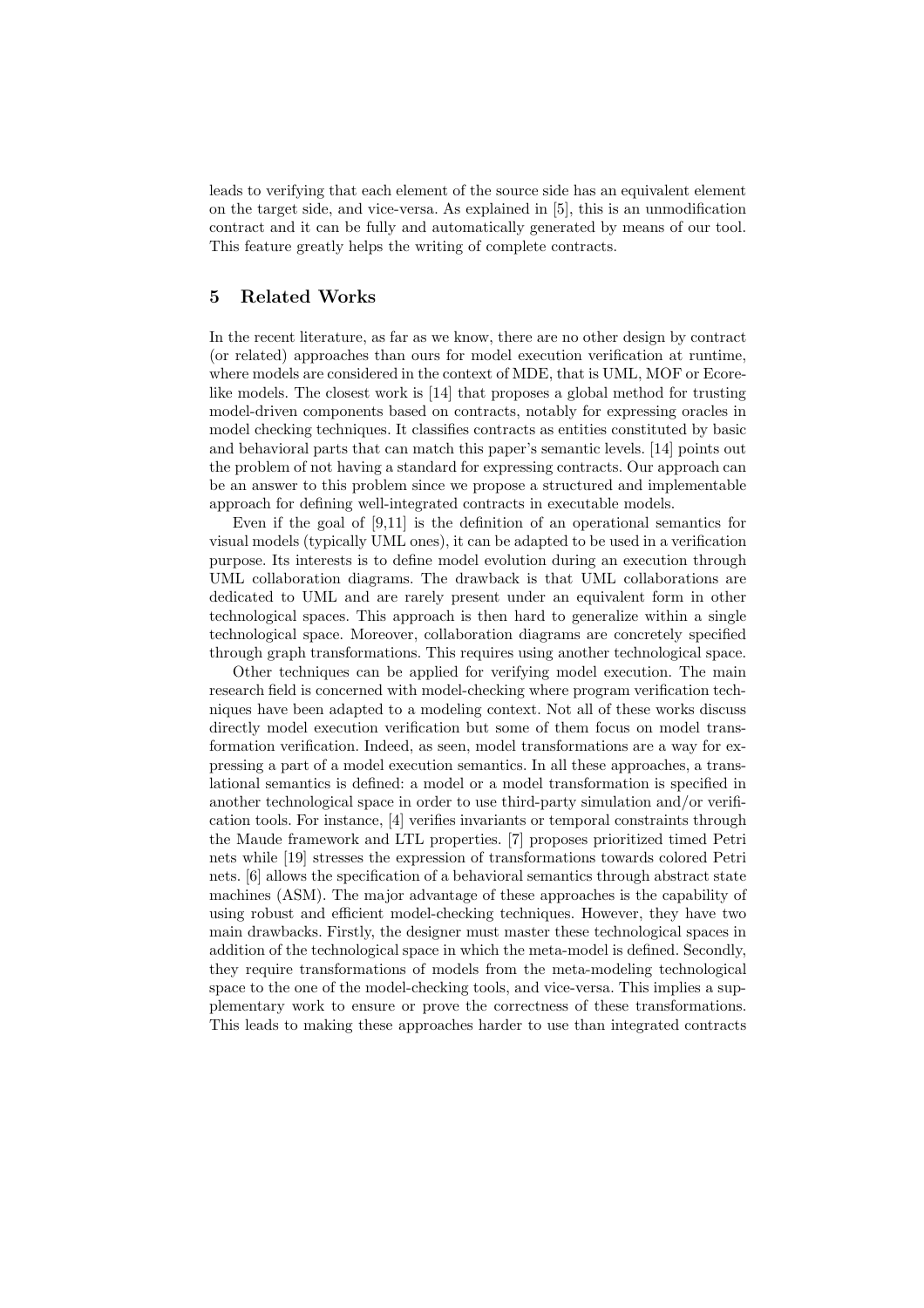as done in this paper, where a complete execution semantics is straightforwardly available as a logical and natural extension of a rigorous meta-model specification. Furthermore, these model checking approaches are usable at design time, but they are not at runtime. They however offer more facilities to prove the correctness of special properties, such as temporal aspects. In this respect, they can be used as a complementary approach to ours. Moreover, these model-checking or testing techniques could be used to help in validating a contract. Indeed, it can be sometimes difficult to ensure that a set of constraints covers all required specifications and that some of these constraints are not mutually contradictory.

Lastly, discussion about other model transformation contract approaches and the choice of OCL are available in the related works section of [5].

### 6 Conclusion

We present an approach for applying design by contract principles to model execution. In this paper, execution contracts allow the verification of model execution at runtime. They can also be used for model-checking at design time. One of the main interest of our approach is that a full execution semantics specified through a contract is realized within a single technological space, in a seamlessly way: an ordinary meta-model definition is directly enriched with execution specifications. We propose a progressive method for specifying a complete execution semantics, starting from structural part definitions to behavorial specifications. This method has the ability of defining execution semantic variants.

We have applied our approach to UML state machine execution. We have extended the UML meta-model for making state machines executable and defined the execution semantics through operation specifications in OCL. We in effect provide a support to verify the correctness of state machine execution for the MOCAS platform.

This first experimentation has shown the feasibility of our approach. The next step is to focus on usage of the contract evaluation. Notably, we plan to implement model checking techniques using our execution contracts as test oracles. The goal is to be able to execute an executable model through a framework allowing the simulation of environment interactions. Then, several traces are built with a set of different entry models and contracts must be valid for all execution traces. Another perspective is using contract for managing software adaptation at runtime. Indeed, the MOCAS platform not only executes state machines, it is dedicated to performing adaptations of software components [1]. A direct application of execution contracts is to guiding the adaptation of the executed components  $(e, q)$ , refining the behavior of a component or changing an operating mode of a component). Contracts can uncover a failure and lead to executing recovering policies.

## References

1. C. Ballagny, N. Hameurlain, and F. Barbier. MOCAS: A State-Based Component Model for Self-Adaptation. In *Third IEEE International Conference on Self-*